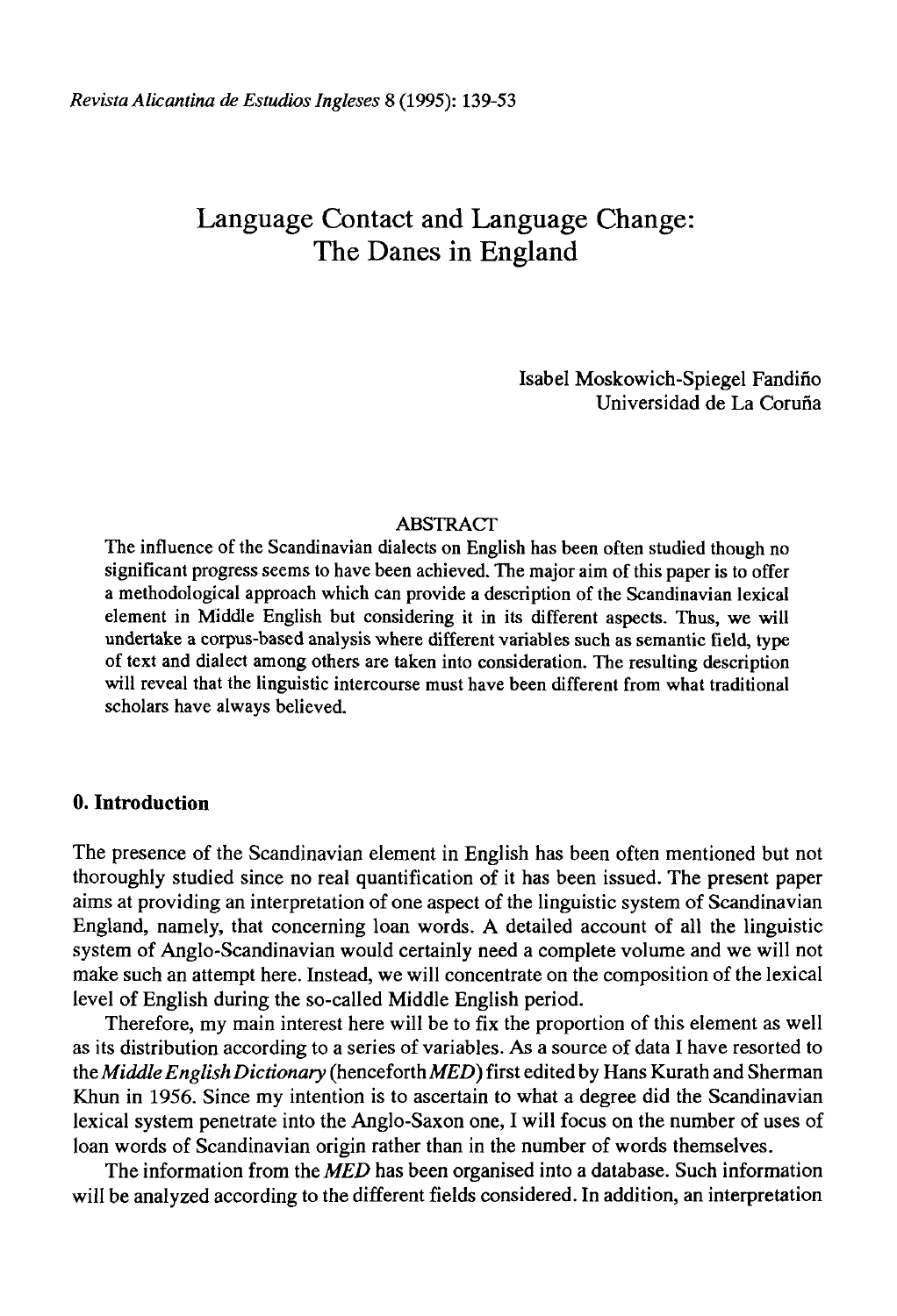of the results of the analysis of each sepárate field will be given so as to provide a distributional pattern of Scandinavisms in English. To this end, some examples have been selected by way of illustration.

## **1. The corpus**

In order to achieve a detailed analysis of the behaviour of Scandianvian loans in Middle English, a corpus is needed that can be considered as representative of a great range of linguistic possibilities. At the same time, the selection has to be random so that the presence of this type of vocabulary can be studied the way in which it occurred in common linguistic intercourse as it was recorded, corresponding to different dialects, types of text and periods. Thus, a corpus has been made based upon the *Middle English Dictionary,*  compiling all entries corresponding to words of Scandinavian origin. The selection of the entries has been carried out so that we only take into account those lexical items the authors of the MED themselves considered had been originated in any of the Scandianvian dialects.

Only the entries for words whose first grapheme was  $\langle a \rangle$ ,  $\langle b \rangle$  or  $\langle c \rangle$  have been considered (totalling 100,000 words), but many different variables have been taken into consideration for the making of the corpus. Each record contains fourteen fields or variables. The ones I have examined here are as follows:

*Word:* it contains the loan word with its possible spelling variants as it is in the *MED.* 

*Meaning:* the different meanings of the loans are recorded in each case. The way in which these meanings are considered is the one adopted by Kurath in his introduction to the *MED* (3). For the identification of the different meanings the following types of quotations have been preferred:

(a) Those containing an explicit definition by a medieval writer, without considering its validity or acceptance on the part of his contemporaries.

(b) Those containing synonyms and antonyms.

(c) Those containig words used to refer to coordínate, subordínate or unities of a superior entity in a system of classification, as in phylosophy, for instance.

(d) Those exhibiting the expression in a linguistic context or in a specific setting that restricts its meaning.

(e) Those giving a Latin or French equivalent of the ME expression, or for which the foreign equivalent is available.

*Semantic field:* each use of a loan word is classified according to the semantic field to which it belongs. A complete account of how these fields were established is given in section 4 below.

*Period:* two possible dates have been registered for each use of a loan. Namely, the first date of composition and the date of the manuscript when necessary. Of course these dates are almost never exact, but a variation of around 25 years can be considered for almost all the cases.

*Dialect:* The ME dialect to which the text belongs is considered only in those cases in which any particular features indícate so. This means that texts showing no dialectal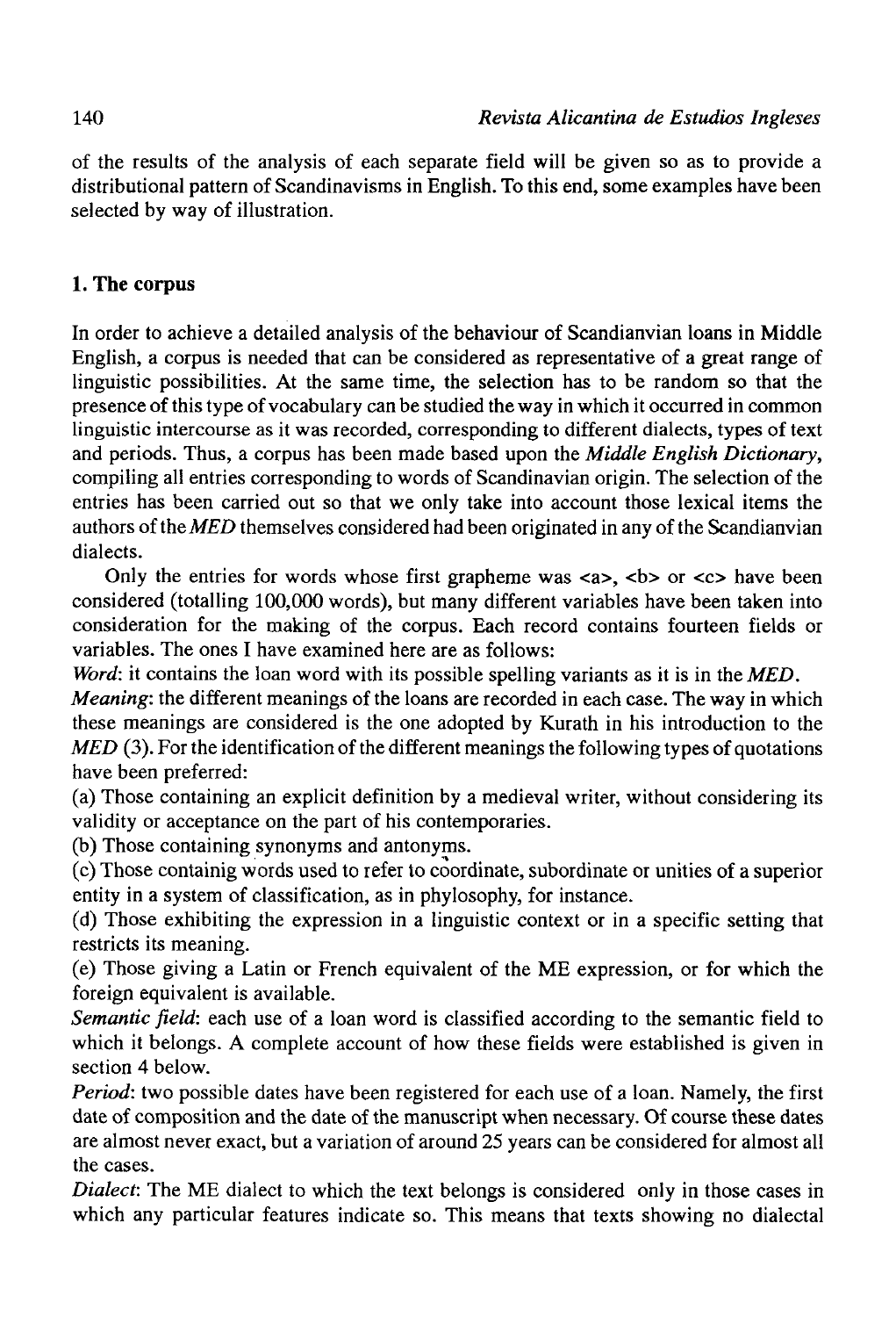feature are considered as "standard." A full account of the classification of texts according to their dialectal peculiarities is provided in section 3.

*Type of text:* since our corpus comprises works of various kinds, it has been necessary to make a further classification according to the type of text where the use of the loan has been recorded. The types of text here considered are slightly different from the ones considered by the Helsinki Corpus. This is due to two reasons: on the one hand, the fact that this corpus was already being compiled before we could make use of the Helsinki one. And on the other, the nature of the texts and of this study itself exacted a more detailed explanation of the different pieces where words of Scandinavian origin were found to occur. The different types will be considered in section number 5.

After compiling the information mentioned above, the analysis of these different variables and the conclusions on how the Scandinavian lexical influence affected ME follow.

## **2. The dates**

Since it is my purpose to study both the rate at which Scandinavian loans were introduced in English and the periods during which this influence was more intensely felt, I established subperiods of twenty years each all along the lapse of time covered in the *MED.* The first time that a Scandinavian loan is recorded in my material is 1107. This is why I have established 1100 as my starting point and finished in 1540 (date in which the latest loan is recorded by the *MED).* 

The first occurrence corresponds to the affix *bergh* from Oíd Icelandic *berg* "hill" in the word *Wardeberg.* Only twenty years after this first use, can we find it again in the place ñame *Akeberga.<sup>1</sup>*

Even from 1120 onwards, the rate at which the Scandinavian loans are incorporated into English vocabulary is certainly slow, since only five new uses of such loans have been detected before 1140. In fact, the following table will reveal that the four first subperiods (eighty years) show a very scarce presence of the Scandinavian element in the English lexicón.

| <b>YEARS</b> | LOAN WORDS |
|--------------|------------|
| 1100-1120    | 2          |
| 1121-1140    | 5          |
| 1141-1160    | 23         |
| 1161-1180    | 18         |
| 1181-1200    | 213        |
| 1201-1220    | 15         |
| 1221-1240    | 46         |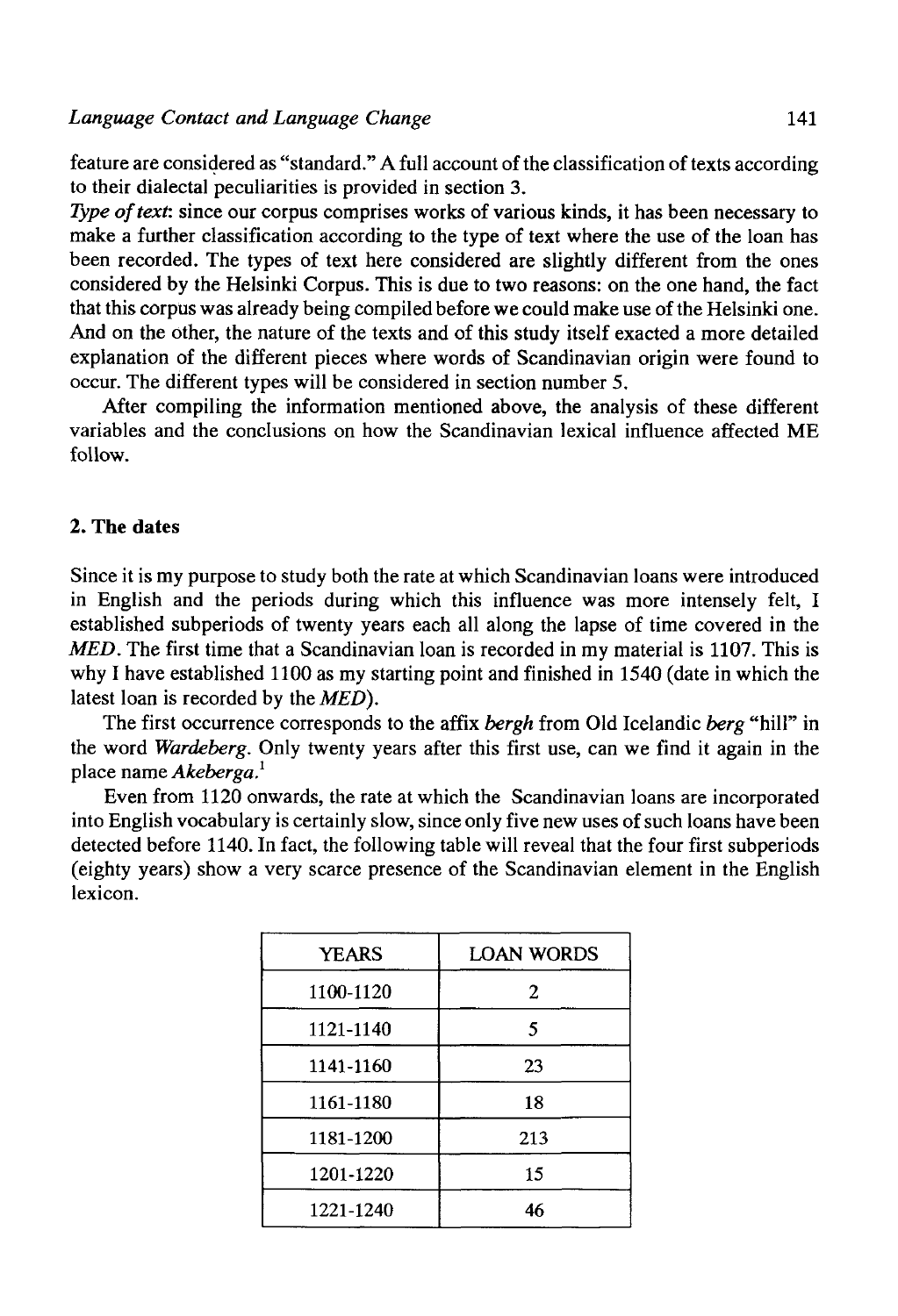| 1241-1260 | 103  |
|-----------|------|
| 1261-1280 | 34   |
| 1281-1300 | 264  |
| 1301-1320 | 56   |
| 1321-1340 | 455  |
| 1341-1360 | 138  |
| 1361-1380 | 427  |
| 1381-1400 | 1444 |
| 1401-1420 | 235  |
| 1421-1440 | 684  |
| 1441-1460 | 658  |
| 1461-1480 | 325  |
| 1481-1500 | 145  |
| 1501-1520 | 1    |
| 1521-1540 | 4    |

| н<br>n |
|--------|
|--------|

Table 1 shows an increase in the number of Scandinavisms used in English from 1180 onwards. When Duke William of Normandy arrives in England, the population is basically of Anglosaxon and Scandinavian descent since the Celts had been expelled to the West of Watling Street. These communities, both sharing a common Germanic origin, have been already coexisting for a century when the Norman troops come to England, though their degree of intimacy is not homogeneous at all. If we take the Danelaw communities as a point of reference, we can suppose they are not very big centres of population. It is highly probable that they constitute high density multiplex social networks (Milroy).<sup>2</sup>

In addition, two other factors must be taken into consideration besides the type of speech community involved. In the first place, the fact that most members of these communities are illiterate, which means that the relation between the spoken and the written language is not very fluid and changes in the oral level are only very slowly reflected in the written so that from the moment when a linguistic use begins spreading to the moment it is finally recorded in a text, a long time may have elapsed.<sup>3</sup> Secondly, though some kind of segregation may have existed between the two communities, it would not be surprising that they would unite against the common enemy represented by the Normans. The most evident linguistic consequence of this third element is a bigger linguistic interaction due to a bigger social cohesion.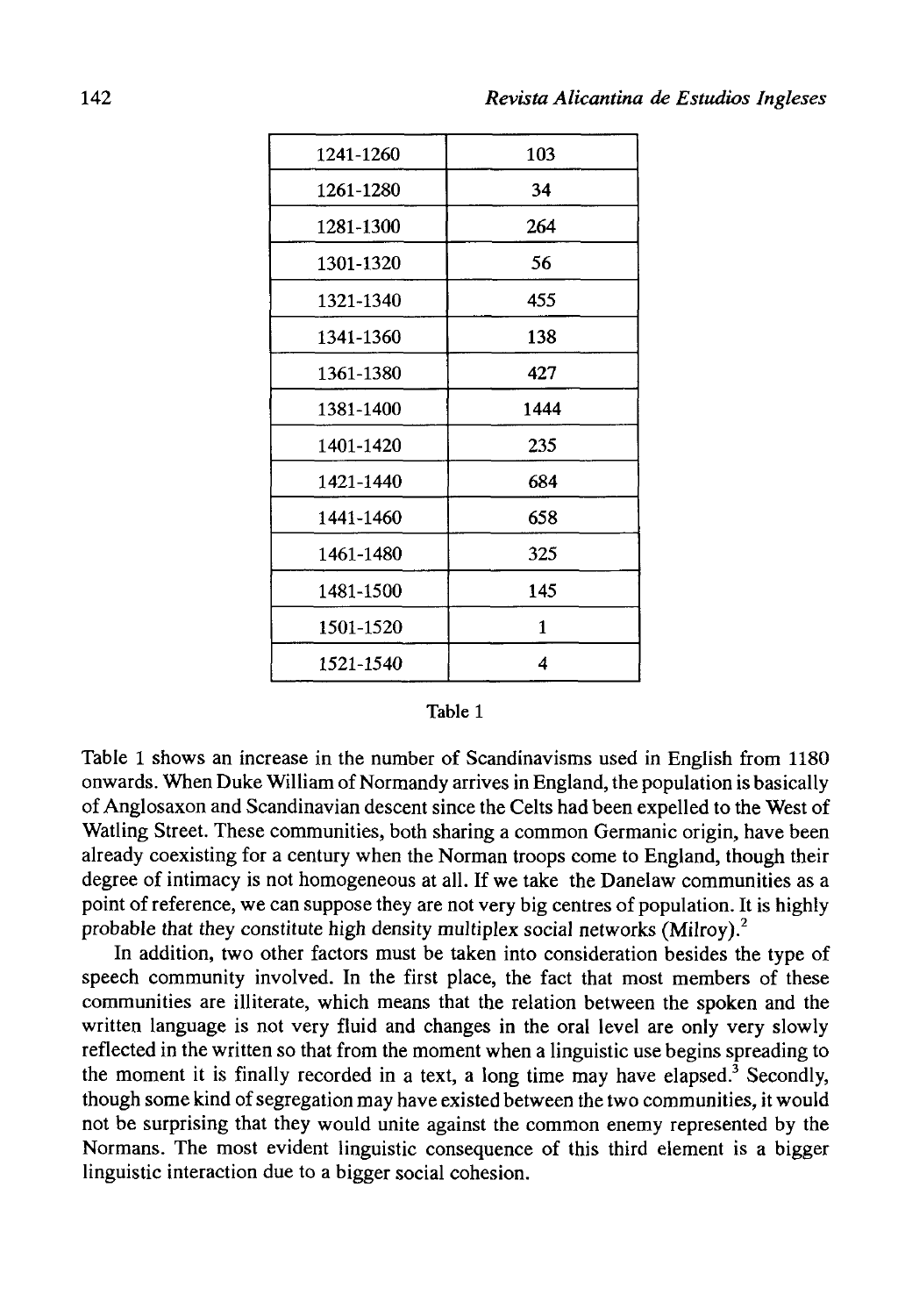The reasons above mentioned may constitute a good explanation for the increasing number of Scandinavian lexical items used in English from 1180. As a matter of fact, from this year onwards we find many uses of Scandianvisms, this time referring to people rather than to place ñames. Some instances are given below:

- (1) *Pipe Roll Society* 29, n. 103: Normanus le Bonde
- (2) *Feet of Fines...* 24, n.34: Wuluardus Butekarl

Example (1) is especially interesting since both names denote Scandinavian origin: *Normannus* is equivalent to "man from the North" and *Bonde* (from Oíd Norse *bonda)* is referring to someone by his social condition *(bonde* is originally opposed to "free"). In a similar way, *Butekarl* in example (2) contains a reference to a person by his professional activity *(butekarl* meaning "boatman"). Table 1 shows that the number of uses increases very irregularly until the period stretching from 1381-1400, in which the highest rate is registered. In fact, during these twenty years 1444 uses of different terms of Scandinavian origin have been found in our corpus, which represents a 27.3% of the total. At this time, English has already assimilated the neologisms introduced from the North of Europe as well as many from Norman French. This asssimilation is obvious when such terms are used not only in an oral level, but also in writing (see above). This is what happens in many texts by Chaucer:

(3) *The Knight's tale* A. 996: The grete clamour that the ladyes made at the brennynge of the bodies

Chaucer uses the verb *brennen* probably without being conscious that it is a word of Scandinavian origin, the same as *callen* in example (4) below:

(4) *Troylus andCryseyde* 2.71: He gan awake, and gan to calle

From the beginning of the 15th century onwards, the uses of Scandinavian loans decrease in our corpus. Nevertheless, we do not consider that this is caused by a cessation in its social use but by the fact that the most productive writers of the period, including Chaucer himself, have stopped writing. Of course, the more written material exists, the bigger number of loans can be detected. This is, we think, the main reason why certain words do not appear in our corpus from the date above mentioned though their presence in the English language nowadays proves they had to be used then as well.<sup>4</sup>

## **3. The dialects**

Two criteria have been followed for the assignment of texts to particular dialectal áreas. In the first place, the classification adopted here is not that by Kurath but the one by Robert Lewis. The edition of *the MED* carried out by Lewis and his team revised much of the information previously given by the former editors, including that concerning the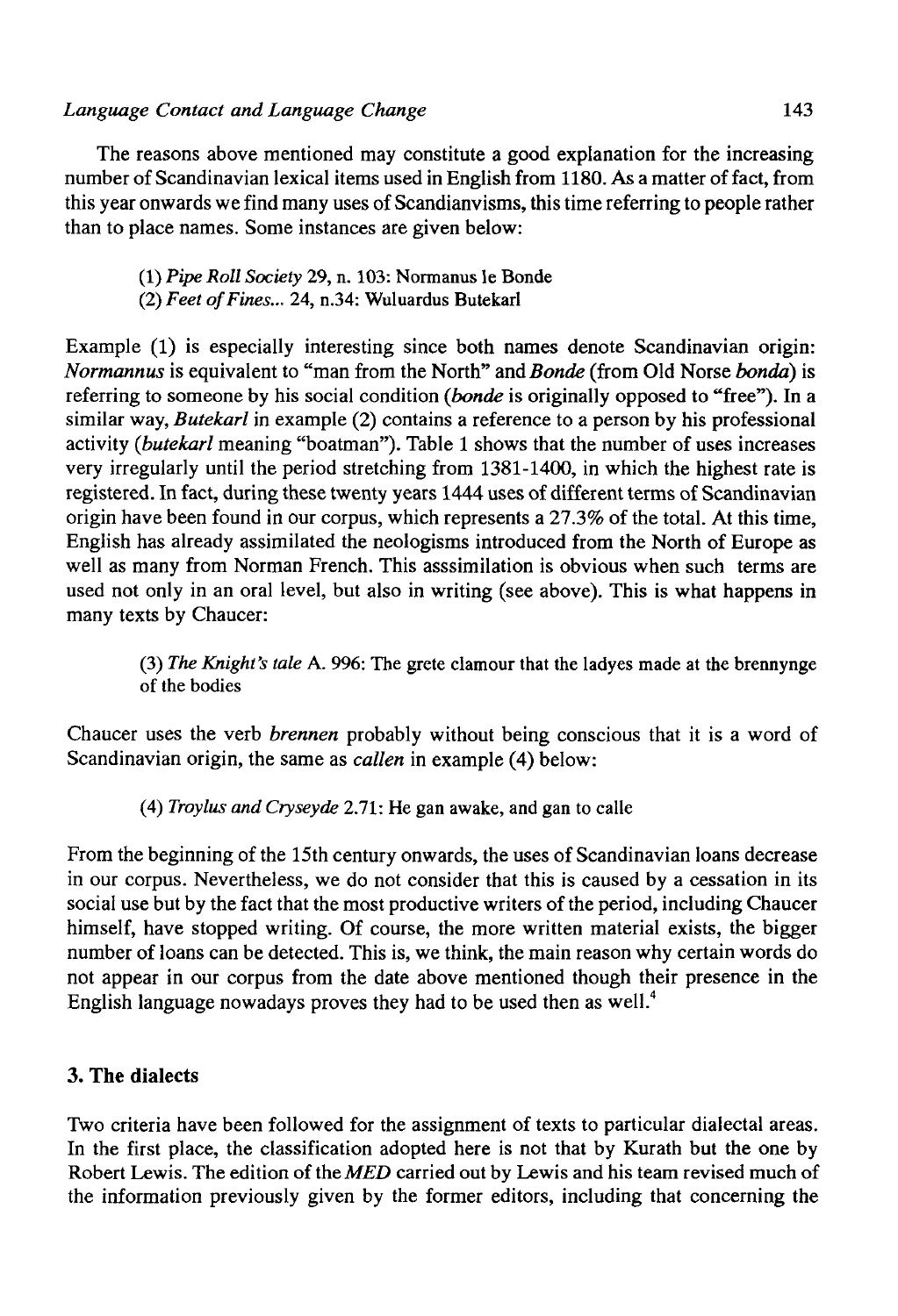dialectal distribution of the texts. This revisión gave place to a more detailed classificatión, since some áreas that had been considered as containing one single variety are divided in two by Lewis. This way, texts such as *Amis and Amiloun* and *The Lay of Havelok the Dane* belonged to the East Midland group according to the 1956 edition but are ascribed to different dialects (South East Midland and North East Midland, respectively) by the 1984 edition. Texts showing no special northern or southern features are left as belonging to the East Midland (this is the case of the *Romance ofEmaré).* In the second place, in those cases in which no information was provided, texts were ascribed to the dialect proposed in the edition of those same texts by the *Early English Text Society.* However, many of the records of our database have not been classified on the grounds of to which dialect they belong. This is mainly because the term does not appear in a medieval text but in periodical publications or later studies such as the ones by Thuresson, Ekwall or the English Place Ñame Society itself. These terms have been grouped together with the ones showing no special dialectal features.

Despite the tendency to believe that the dialects of the Danelaw area have been subject to a bigger influence from Norse dialects so that a corresponding higher number of loans should be found in them, the data from my corpus show that this assumption is not necessarily true. When analyzing the information available, I established thirteen different groups: twelve corresponded to the dialects of ME according to the criteria proposed by Robert E. Lewis, and the last one included all forms showing no especial dialectal feature under the label "common core." Table 2 below displays the total number of occurrences of each loan according to the dialect in which it appears.

|         | <b>DIALECT</b>     | <b>USES OF LOANS</b> |
|---------|--------------------|----------------------|
|         | South              | 9                    |
|         | South East         | 4                    |
|         | South West         | 149                  |
|         | Southeast Midland  | 1027                 |
|         | Southwest Midland  | 125                  |
|         | Midland            | 7                    |
|         | East Midland       | 213                  |
|         | West Midland       | 264                  |
|         | North              | 809                  |
|         | North East Midland | 313                  |
|         | North West Midland | 281                  |
|         | Kent               | 46                   |
| Table 2 | Common core        | 2048                 |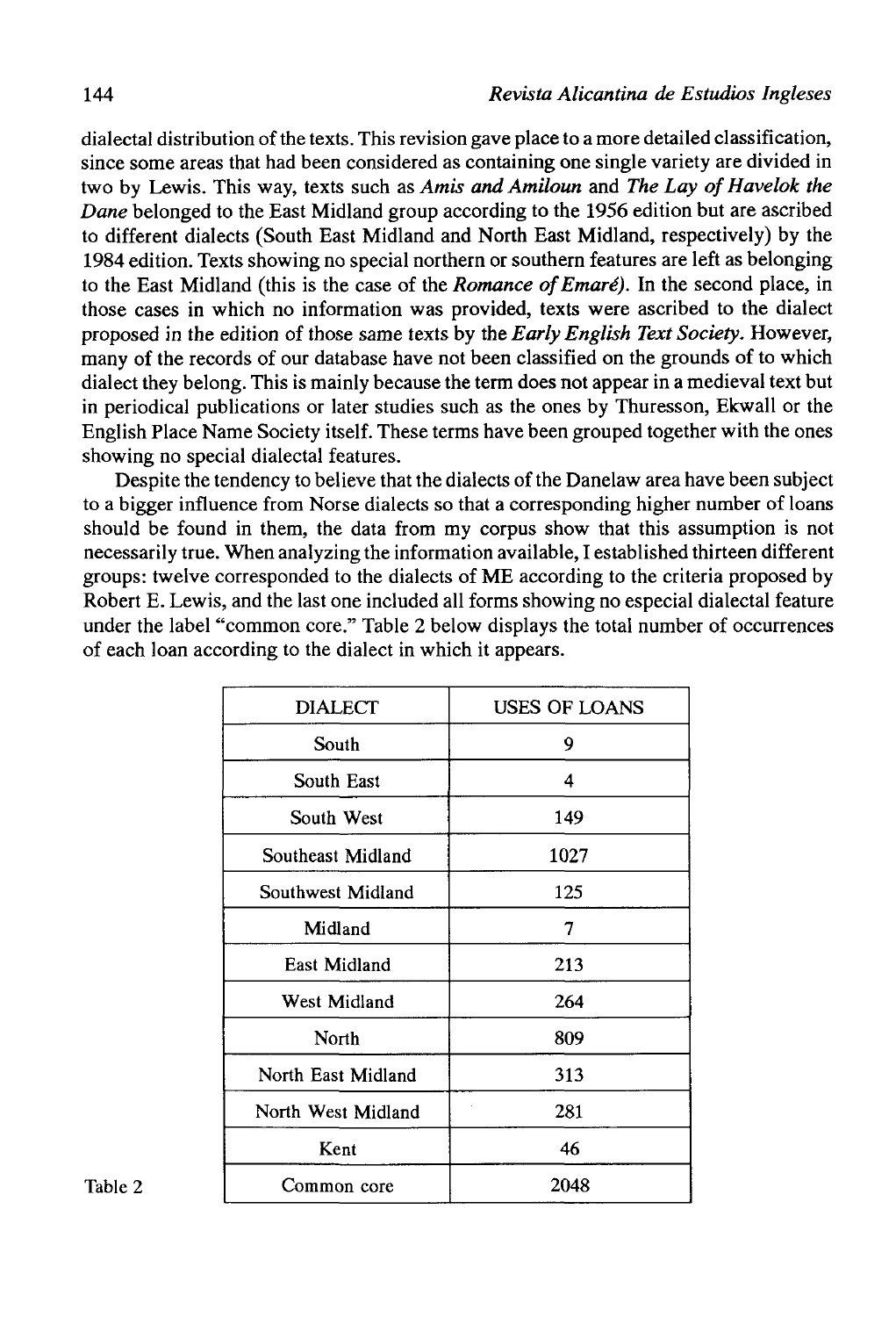#### *Language Contad and Language Change* 145

Without resorting to a minute analysis, and contrary to the general assumption, it can be easily seen that it is not in the dialectal area of the Danelaw where a larger number of Scandinavian loans can be found. As can be seen in the numbers exhibited in table 2, it is the so-called "common core" that contains most loans (38.67%).

If we now turn to those dialects showing less loans, it is also obvious that they are the ones covering the South and South East, with only four and nine uses respectively. Certainly, three of the four terms belonging to the Southeastern area are common and widely-used even nowadays. Thus, we come accross *anger* ("suffering, problem"), *bond*  ("a mutual obligation met with marriage"), and *brennen* ("burn or torture by means of fire"). The three instances recorded are given below:

(5) *The Abbey of the Holy* 53/18: Owte ofe worldly noyse and of wordly angyrse and besynes.

(6) The Abbey of the Holy 51/13: Many walde be in religyon, bot thay<sup>5</sup> may noghte ... for band of Maryage.

(7) *OídEnglish Homilies* 243: Ye seneyden alse lange alse ye lefede and ye scule birne alse longe as ic lefie.

The fact that I have not checked more than thirteen instances of uses of Scandinavian loans for the South and South East of England should not be regarded as a sign of the lack of penetration of the Scandinavian linguistic habits, but rather the opposite. Historical evidence demonstrates that, since 793, a heavy demographic pressure was exerted by the Danes from the northern and eastern coasts of England as they were looking for new settlements. This implies, subsequently, that the area where the continental population was less numerous was the Southern one. But this includes London, Cambridge and Oxford as well. The triangle formed by these three cities is not only the one producing a larger number of all types of works but also a source of cultural influence, and to such an extent that the English used in this area will be generally spoken and written in a few years. From the 13th century onwards most speakers of English tend to use this particular variety which finally becomes the standard. This is to say, it constitutes the "common core."

According to the data obtained from the corpus, and though it seems that scholars traditionally tended to avoid this evidence, I believe that the paucity of Scandinavisms in those dialects of a bigger social and cultural importance is a consequence of their being only registered when they are very peculiar (Kurath 10). This suggests that many other Scandinavian loans were being used in this part of England too, but they were not considered as dialectally marked or stigmatised since its use was widely spread.<sup>6</sup> This same reason explains that the Danelaw area shows less Scandinavian loan words than what we have called the "common core" or "standard."

### **4. The semantic fields**

The semantic fields that I have included as one variable for the present study have been established taking as a starting point the ones proposed by Mary S. Serjeantson. However,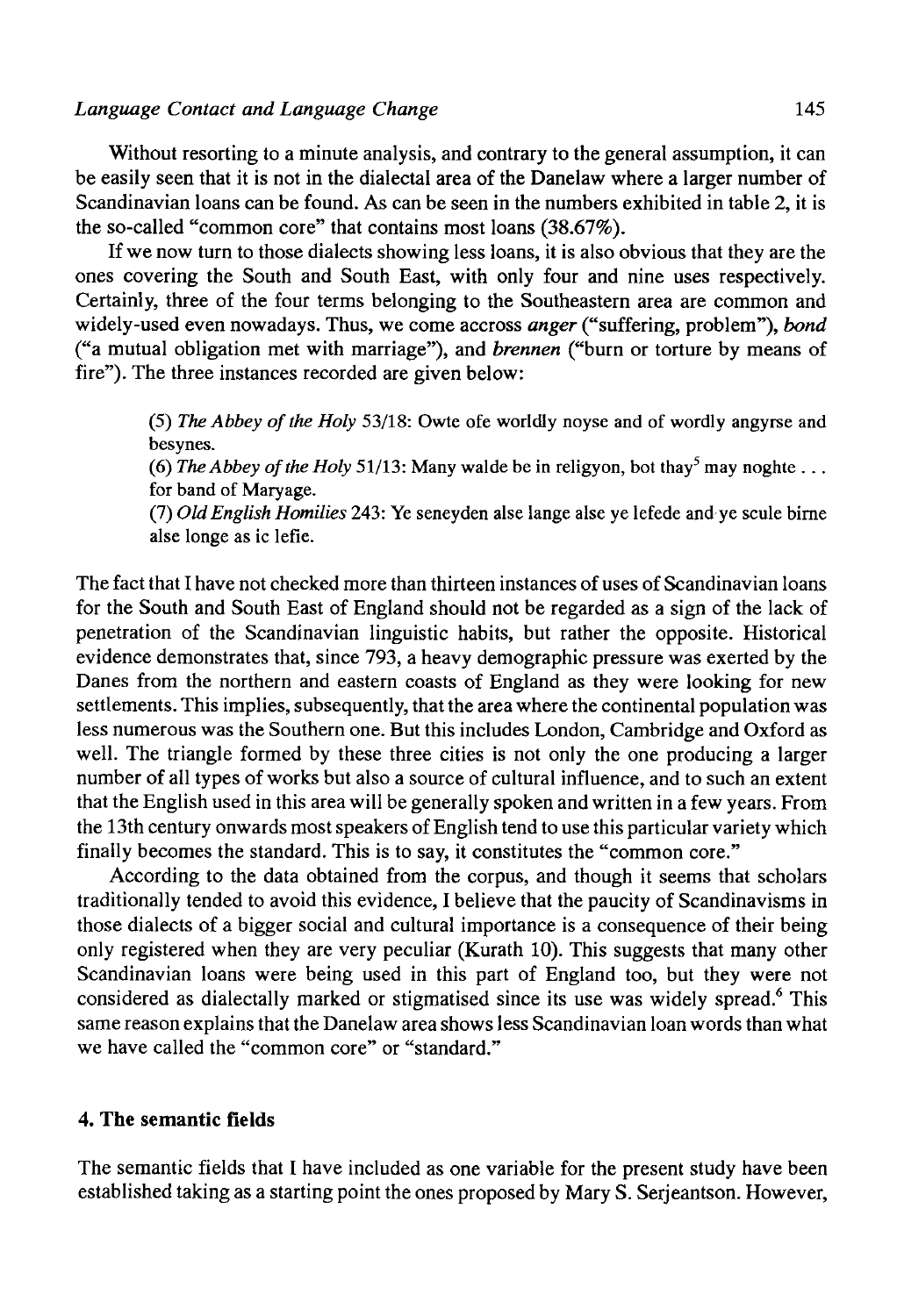I found her list was not sufficient to classify all the terms in my material. Thus, I carne to consider 35 different semantic fields, each of which was given a numeric key in order to be more easily recorded in the datábase. The semantic fields thus established are the following:

1 references to people or social rank 2 references to groups or assemblies 3 trade and money 4 buildings, decoration and architecture 5 law and social relations 6 religión and myths 7 the military world and war 8 nature, geographical features 9 wild life, animals 10 clothes, textile 11 household 12 physical action 13 food, drink and cooking 14 state of mind 15 mental action or action directed to the mind 16 abstractions 17 writing, painting, kowledge and the arts 18 agriculture and plants, farming 19 medicine, anatomy, human body 20 hunting, fishing, hawking and other sports and games 21 navigation and the sea 22 time 23 the weather 24 measures 25 professions 26 sex 27 history and traditions 28 miscellaneous 29 manner, mood 30 place, position 31 sufixes in place names or personal names 32 physical appearance 33 abilities 34 movement 35 quality

It seems unnecessary to explain the contents of each of the preceding fields, except, perhaps, the one labelled "miscellaneous." It contains all those items which had no easy classification or were difficult to appoint to any of the thirty-four left. This is the case of verbs such as *do* or certain suffixes which, though not included in key number 31, did not fit under "abstractions" either.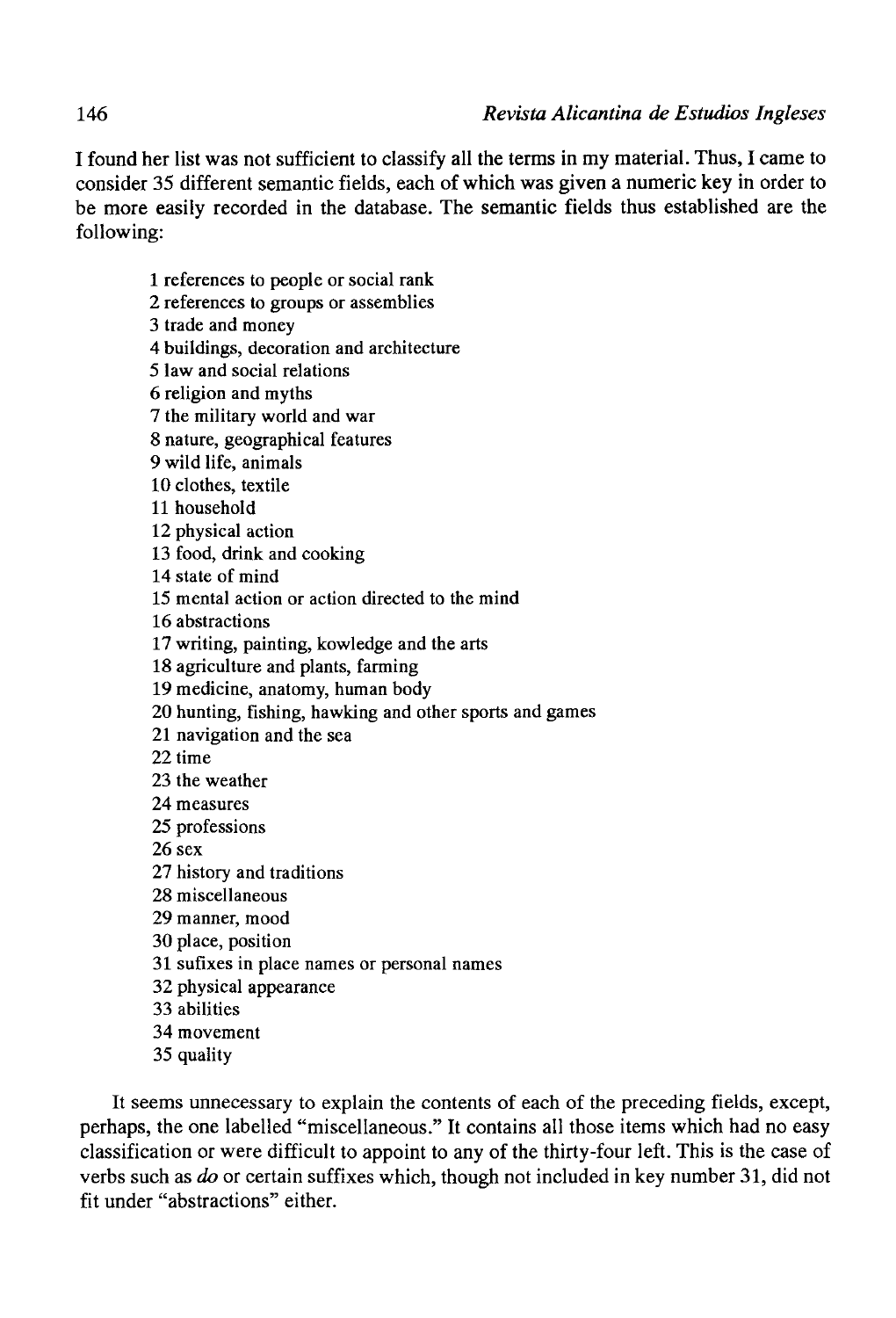When establishing all these different semantic fields, my intention was to find if the statement that Scandinavian loans belonged to everyday life vocabulary was true or if, on the contrary, some degree of specialisation could be observed. The total number of loans included in each field of course depends on the context in which they are used so that the same word may mean two things belonging to two differernt fields. Thus, table 3 shows the number of uses of loans belonging to each field and the percentage of the total they represent.

| <b>FIELD</b>            | <b>LOANS</b> | %     | <b>FIELD</b> | <b>LOANS</b>   | $\%$  |
|-------------------------|--------------|-------|--------------|----------------|-------|
| $\mathbf{1}$            | 208          | 3.92% | 19           | 230            | 4.34% |
| $\mathbf{2}$            | 25           | 0.47% | 20           | 94             | 1.77% |
| $\overline{\mathbf{3}}$ | 42           | 0.79% | 21           | 110            | 2.07% |
| $\overline{\mathbf{4}}$ | 89           | 0.01% | 22           | 105            | 1.98% |
| 5                       | 333          | 6.28% | 23           | 12             | 0.22% |
| 6                       | 73           | 0.01% | 24           | 40             | 0.75% |
| $\overline{7}$          | 80           | 1.51% | $25\,$       | 59             | 1.11% |
| 8                       | 160          | 3.02% | 26           | 8              | 0.15% |
| 9                       | 111          | 2.09% | 27           | $\tau$         | 0.13% |
| 10                      | 121          | 2.28% | 28           | 121            | 2.28% |
| $11\,$                  | 189          | 3.56% | 29           | 213            | 4.02% |
| 12                      | 859          | 16.2% | 30           | 100            | 1.88% |
| 13                      | 62           | 1.17% | 31           | 194            | 3.66% |
| 14                      | 422          | 7.96% | 32           | 166            | 3.13% |
| 15                      | 360          | 6.79% | 33           | $\mathfrak{S}$ | 0.09% |
| 16                      | 296          | 5.59% | 34           | 156            | 2.94% |
| 17                      | 64           | 1.20% | 35           | 64             | 1.20% |
| 18                      | 117          | 2.20% |              |                |       |

### Table 3

Generally speaking, the difference in the number of terms included in each field is not big, except for field number 12 (referred to physical action) containing 16.2% of the total. Some of those terms are part of idioms and they are widely used since they belong to what we cali the "common core" or standard in section 3. This is the case of the ME adverb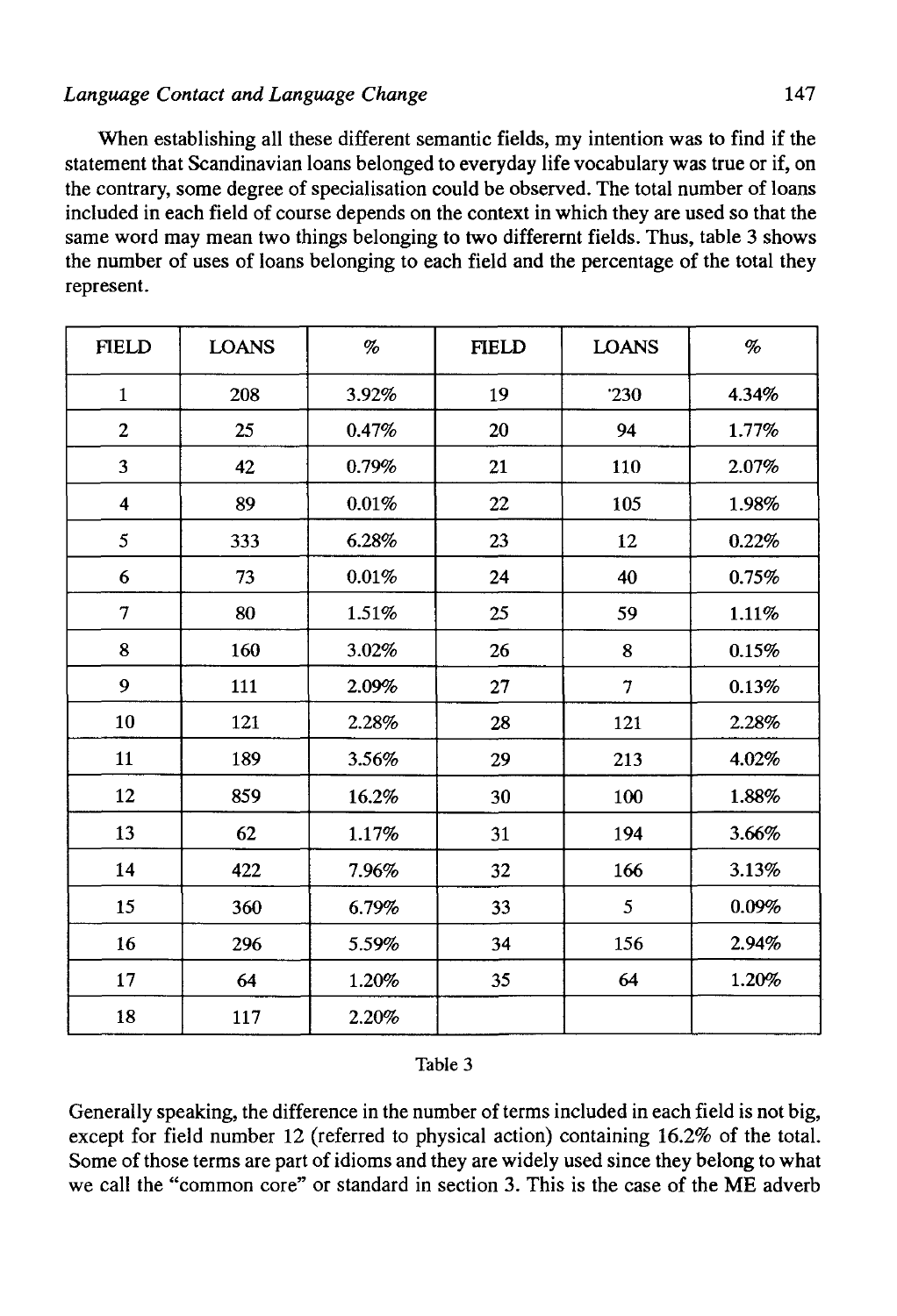*aloft(e)* that appears in several idioms or phrases such as *holden alofte* ("to go on with something"):

(8) Gollancz, *Sir Gawain* 1125: The olde lorde of that leude Couthe wel halde layk alofte

Other terms denoting physical action are verbs of Scandinavian origin. In fact, verbs constitute the more numerous grammatical category (see section 6 below). Of the 859 loans related to physical action, 721 (83.9%) are verbs, such as *atlen, aunen, belén,* and more often, *brennen.* 

(9) Skeat, *Wars ofAlexander* 1157: Than etils him sir Alexander (10) Furnivall, *English Conquest* 35/3: Landys to wynne, and nat wyth slaght and wyth brennynge

In fact, this last term is so deeply rooted in the language that authors whose linguistic variety is traditionally considered to be far from the Scandinavian influence, as Chaucer, cannot help including it in their texts. A similar behaviour can be observed for the verb casten inside this field.

The second semantic field according to the uses of lexical terms it includes is the one under key 14 designing "state of mind." Though I could affirm that it refers to an everyday life activity (since states of mind are a part of the most elementary human nature) the number of terms found seems to contradict the idea that the Scandinavian tribes were basically materialistic supported by certain scholars when suggesting that the Scandinavian terms in English denoted mere survival. Some such terms are ME *adíen* "to deserve spiritual peace," *alod* "in bad condition" in the examples below:

(11) Ker, *Unpublished Ormulum* 13075: Niss nan otherr kinness lif that addlethth eche blisse

(12) *The Towneley Plays* 24/56: Therfor I drede lest god on vs will take veniance, ffor syn is now alod without any repentance

That the new settlers of England had a spiritual wealth to offer the Anglosaxons is again reflected in the language. The third semantic field according to the items it includes is the one under key 15 referred to mental actions. Loans represent here 6.79% and they are found again as part of idioms as *amis* in *saien amis* ("to tell lies, to make a mistake"):

(13) Zupitza, *Guy ofWarwick* 664: Yf y amys seye, amende me

Members of the field referred to "law and social relations" (key number 5) are also abundant (6.3%) providing an idea of the people using such terms that reinforces my argument. The number of such terms suggests two possible explanations. On the one hand, that Oíd English lacked them so that they had to be borrowed or, on the other, that they denoted such an important aspect for the speakers that they replaced the native ones. But it is probably a mixture of both factors what gives place to such a distribution. However,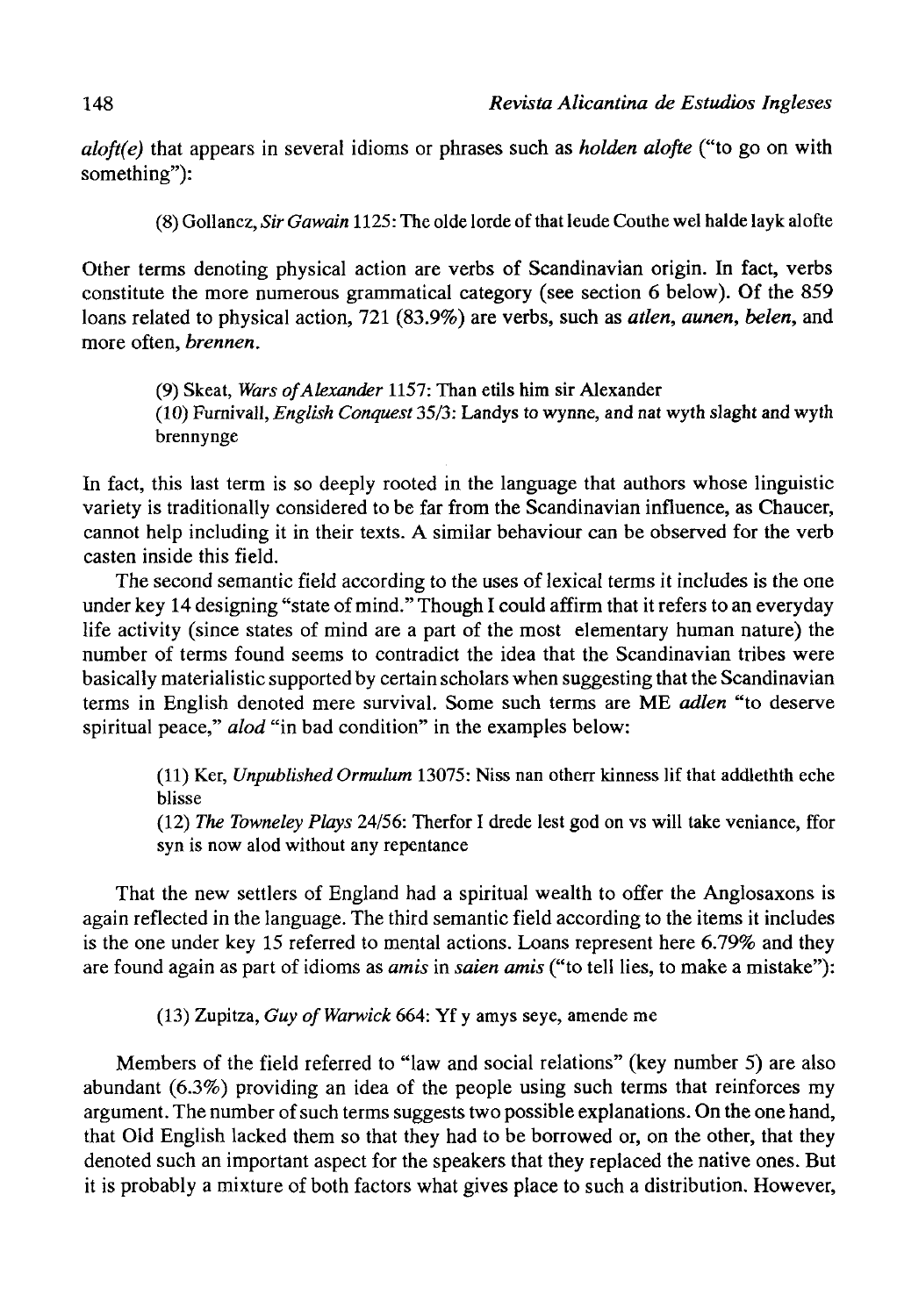due to the nature of my material the legal term of Scandinavian origin par excellence, *law*  from ON *logu,* is not recorded as such in our corpus, but as part of compounds (see note 4).

In addition to all the evidence provided, it is worth noting that the fields referred to "abstractions" (key 16, 5.59%) and "medicine" (key 19, 4.34%) are also more representative than the one denoting "person or rank" (key 1,3.92%) and much more than number 2, "assemblies." Contrary to the general assumption this seems to prove that the Scandianvian social model was not so democratic as it was considered to be, but not so primitive either. In sight of the evidence, the idea that most words borrowed from the Scandinavian languages are part of everyday life terms can be thus disregarded.

## **5. The types of text**

My classification of the texts here considered includes the following types each of which has been represented by a three-letter key in the data base:

• Poe: includes all non-religious poetry except pieces that though written in verse, contain legends or romances.

• Fie: tales and legends.

- Cos: manners and social games.
- Pol: texts referred to the organization of society and political life.

• Reg: different versions of *Domesday Book* and the *Anglo-Saxon Chronicle,* as well as records, court rolls, historigraphical works, etc.

• Tec: any kind of technical text (directions for the use of certain utensils, textbooks dealing with sports, hunting, fishing, sailing, astronomy, etc.). Only medical texts and cook books have been excluded from this group since their frequeney makes them deserve a separate consideration.

- Med: medical texts.
- Rom: romances.
- Lis: lists of words, glossaries and dictionaries.
- Coc: cook books.
- Dra: drama in general.

• Did: works with a didactic contení. Religious texts such as the Bible, and hagiographies are included here due to the difficulty of separating religión from any other didactic purpose in the Middle Ages.

• Mxt: texts offering a special difficulty for their classification because in many cases only a few lines are kept in volumes containing different types of written material.

| TYPE OF TEXT | <b>NUMBER OF USES</b> | %     |
|--------------|-----------------------|-------|
| Did          | 1607                  | 30.34 |
| Rom          | 880                   | 16.61 |
| Reg          | 751                   | 14.18 |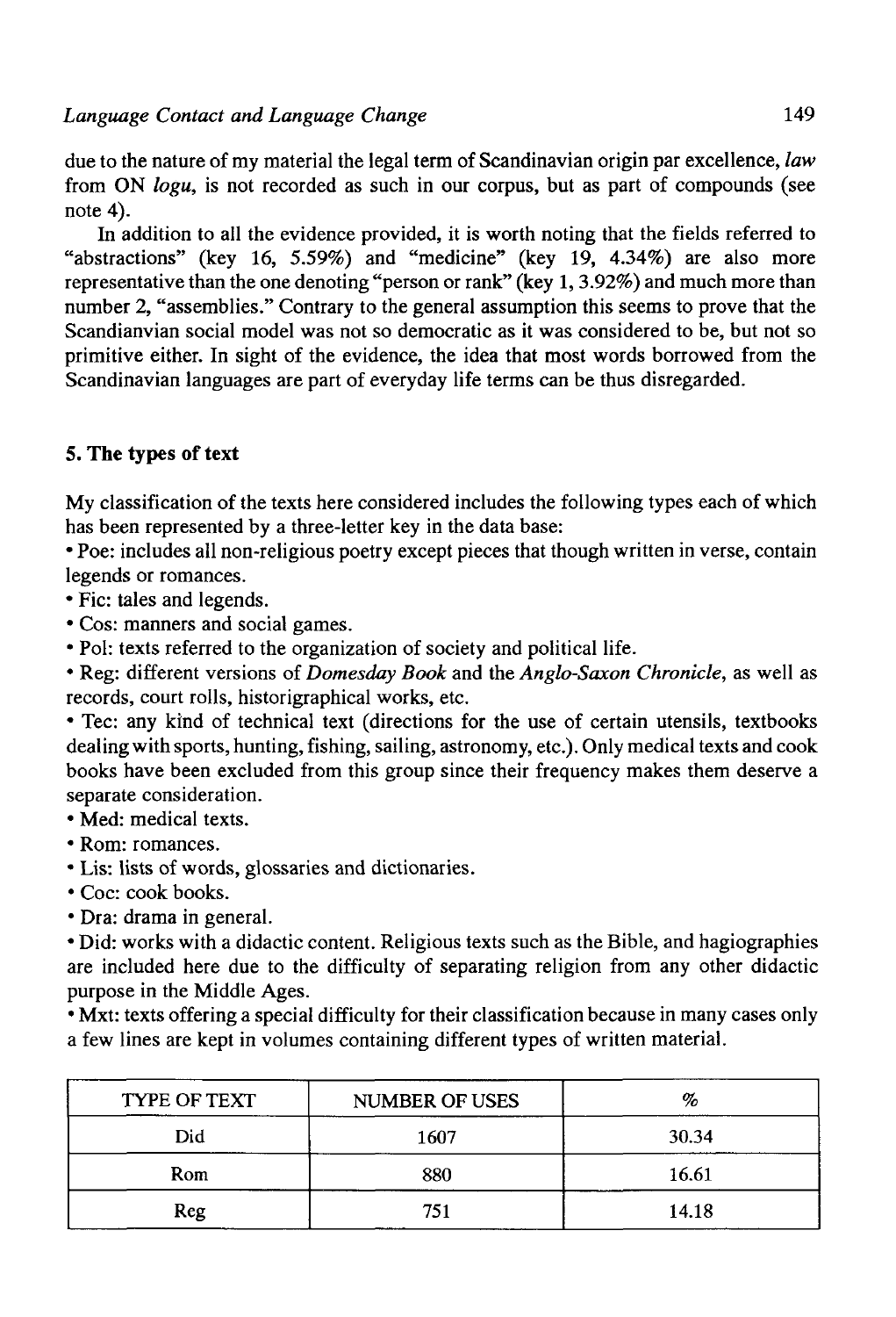| Poe    | 402 | 7.59 |
|--------|-----|------|
| Fic    | 398 | 7.51 |
| Tec    | 249 | 4.70 |
| Mxt    | 214 | 4.04 |
| Med    | 206 | 3.89 |
| Lis    | 192 | 3.62 |
| Dra    | 168 | 3.17 |
| $\cos$ | 34  | 0.64 |
| Coc    | 11  | 0.20 |

#### Table 4

As shown in table 4 above, didactic texts are the ones in which a larger number of loans are recorded. This may be accounted for by the fact that it is difficult to draw a line between didactic texts strictly speaking and texts containing some other kind of teaching, such as hagiographies, dialogues, etc. Thus, this category includes pieces so different as the *Ormulum, The Owl and the Nightingale,* the *Cursor Mundi* and different versions of the *Bible.* 

The first and more abundant examples are found in the *Ormulum* from 1200 onwards. The terms there recorded, the same as oceurs in most texts, are characterised by their nonrestriction to one or other semantic field. On the contrary, I have found numerous examples similar to the one below.

#### (14) Ker, *UnpublishedOrmulum* 151:1 shall hafenn addledd me The Laferrd Cristess are

The meaning of *adíen* involved in (14) is only one of the possible senses it may have in Middle English. In addition to its more usual reference to trade and finances, when used in everyday intercourse it shows here a figurative meaning.

The two factors mentioned so far, namely, that terms belonging to any semantic field are included, and that the label "didactic" includes religious texts as well, can be argued as the causes of my detecting so many uses of Scandianvian loans in this type of text. Further support to this notion comes from the fact that lexical change is at an avanced point so that most loans are integrated in the vocabulary and general linguistic behaviour of most speakers.

Table 4 shows that romances and acts are respectively the second and third text type according to their use of Scandinavian loans. Among the first, *The Wars of Alexander*, the *Romauntof the Rose* and *KingHorn* deserve mentioning; under the label "acts" *Domesday Book* or the *Anglo-Saxon Chronicle* in its different versions. While checking the material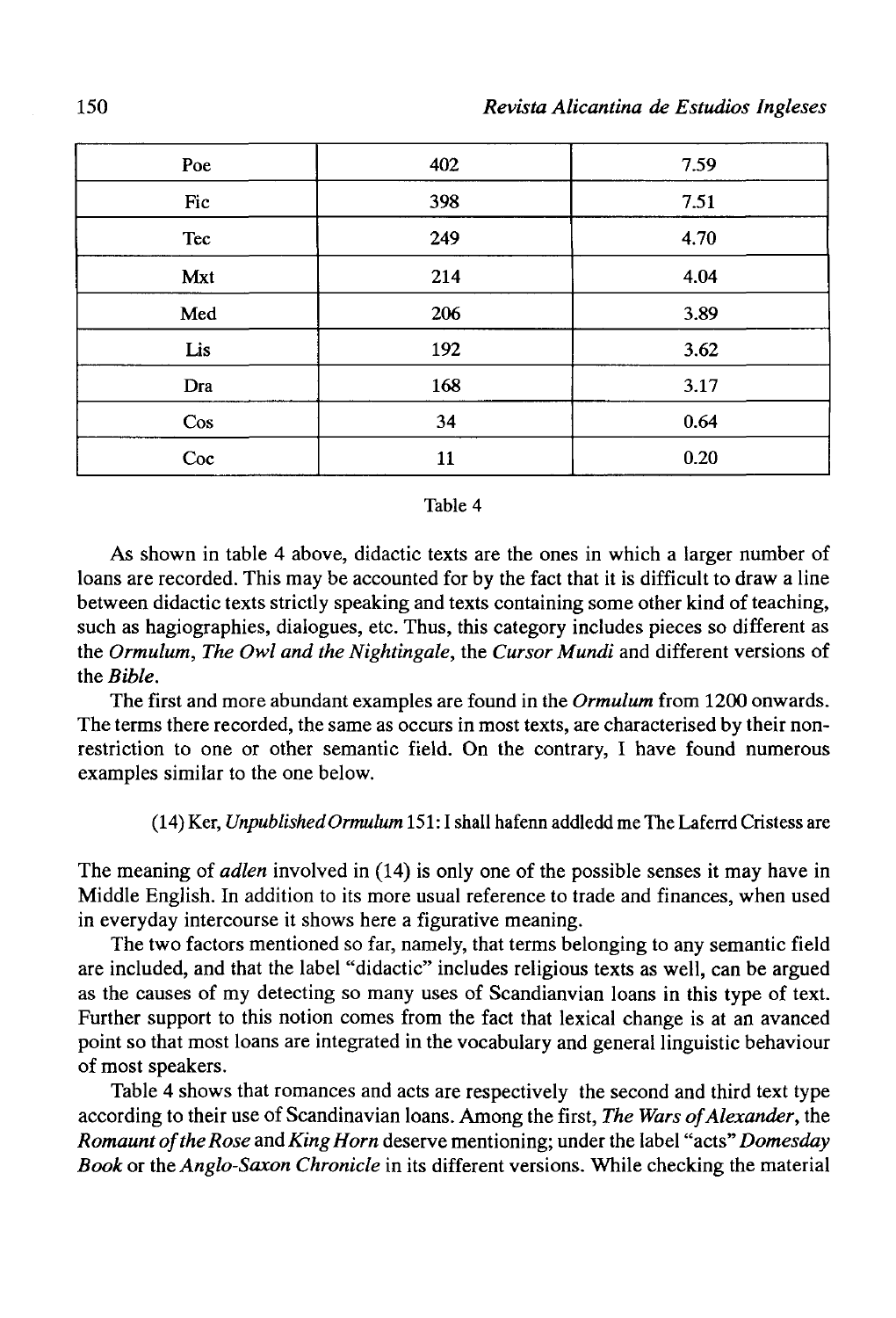I had the impression that not many texts in which Scandinavian terms were found could be described as related to everyday life.

Contrary to the general idea, again, my data show that, in fact, most fragments containing lexical items of Scandinavian origin are not found in texts one could define as everyday. Surprisingly enough, only 11 instances of Scandianvian loans were found in Cook Books, for instance. In contrast, there are 249 uses registerd for what we could cali technical texts of so different nature as *Treatise on the Astrolabe* by Chaucer, *Equatorie ofthe Planets, Medulla Grammatice oxAn Older Form ofthe Treatyse ofFysshynge with an Angle.* The same can be applied to medical texts, containing 206 items.

In general, it seems to me that the study of the types of text containing Scandinavisms contradicts the existing theory about their non-especialisation. However, that texts of a didactic character are the ones using more loans appears to indícate that such lexical items have been sufficicnetly assumed by the speech community or to an extent as to be sure they will offer no problem of comprehension. Otherwise, the goals of such texts would not be achieved.

## 8. Conclusions

The above discussion offers some evidence of the distributional pattern of Scandinavian loans in Middle English. My attempt was twofold: on the one hand, I wanted to offer a new perspective for the study of the Scandinavian element in English, not only quantitative but qualitative as well so that such pattern could be drawn. On the other, it was my intention to provide the reader with a new concept of the Danes in England from what their traces in the language may suggest.

The conclusion that can be drawn from what has been said so far is that the presence of Scandinavian lexical items in English is, by no means, limited to one single kind of linguistic behaviour. On the contrary, after checking the material it seems to me that Scandinavian loans in Middle English are distributed in such a way as to suggest that their use can be better observed in what we have termed the "common core" of the vocabulary. The fact that this is so could be justified by a deeper penetration of the loans in English caused, from my point of view, by a cióse relation between the Scandinavian newcomers and the native speakers of English. Many arguments have been given to supprt this idea, but the one involving a social determining factor should be borne in mind above all the rest. Thus, a socio-historical explanation ofthe phenomenon is preferred and the challenge now is to verify whether a method of socio-historical linguistics can be applied to other aspects of the English language and with what results.

#### Notes

1. Both uses are recorded by the Early Place Ñame Society in volumes 3 (Bedfordshire and Huntingdon) and 14 (Yorkshire's East Riding), respectively.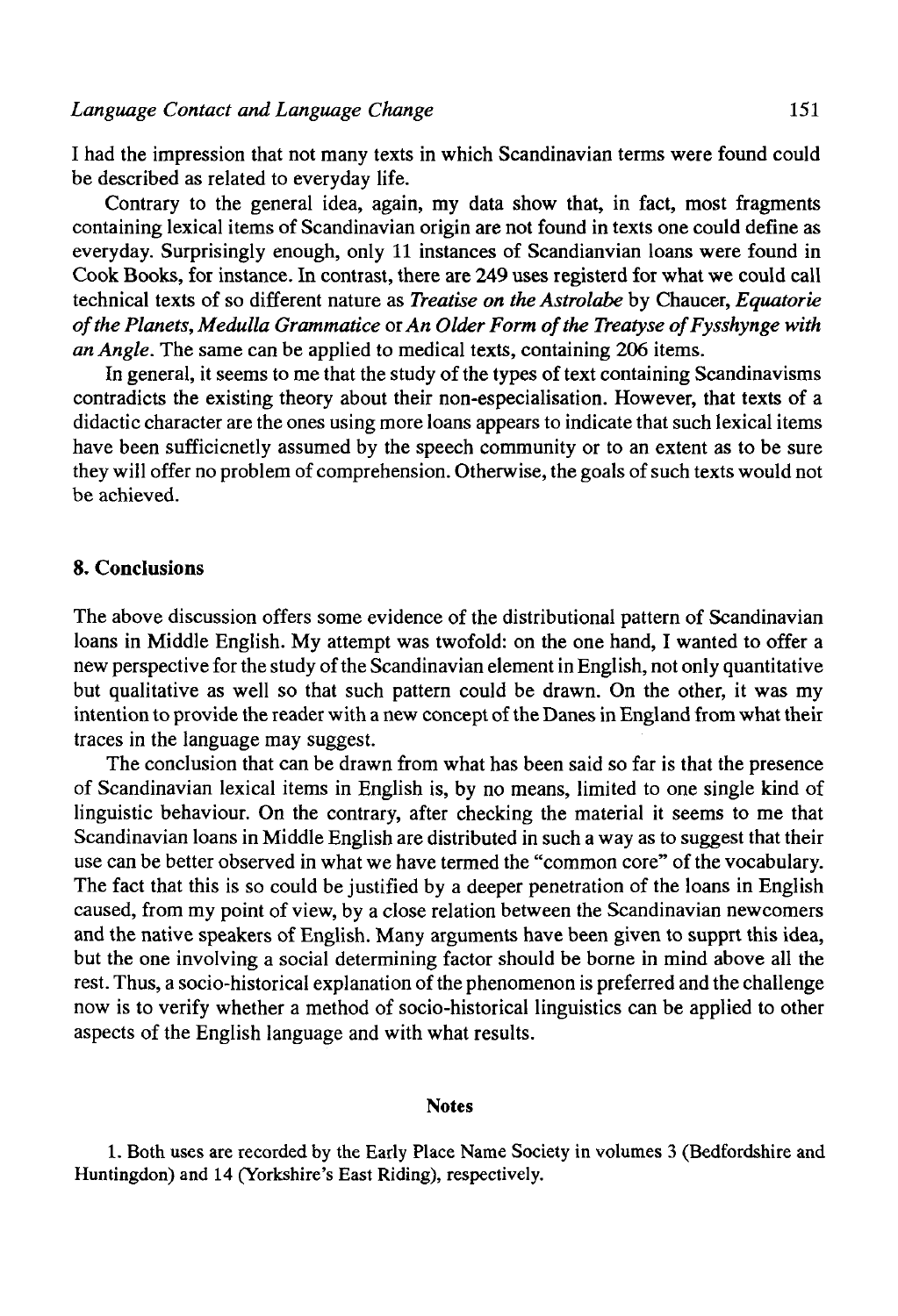*2.* For a better understanding of Scandinavian speech communities in medieval England, see Iglesias Rábade and Moskowich, and Moskowich.

3. The preponderance of the oral language over the written one is such that we will never get to know the number of Scandinavian loans that were really used in Middle English, since many could have been originated as a passing fashion and could have disappeared before ever being written.

4. A very common Scandinavian loan is *calce* still present in English nowadays. However, not many instances of its use are recorded in our corpus.

5. "Thorn" has been substituted for by the digraph <th> in this pronoun. The same has been done for letter "eth" in all the examples. Letter <y> stands for "Yogh."

6. As explained by López Morales (55) the difference between a change in progress and one already completed can be perceived in its social distribution. The change normally begins when one social group starts using a form (Scandinavian in our case) stigmatised by the rest of the speakers. When it reaches other groups, a pyramid pattern can be still observed, with the higher levels of use among the young speakers of the original group. Once the change becomes general, the loser form (in our case the non-Scandinavian one) is stigmatised.

### **Works Cited**

- Adamska-Salaciak, A. "Language Change as a Phenomenon of the Third Kind." *Folia Lingüistica Histórica* 12 (1992): 159-80.
- Arngart, Otto. "Some Aspects of the Relation between the English and the Danish Element in the Danelaw." *Studia Neophilologica* 20 (1947): 73-87.
- Bjorkman, Erik. *Scandinavian Loanwords in Middle English.* Halle, 1900-1902.
- England, O., and A. Pollard, eds. *The Towneley Plays.* Early English Text Society, Extra Series, 71 (1897).
- Furnivall, F. J. ed. The English Conquest of Ireland. Early English Text Society, 107 (1896).

Gollancz, I. ed. *Sir Gawain and the Green Knight.* Early English Text Society, 210 (1940).

Iglesias Rabade, Luis, and Isabel Moskowich-Spiegel Fandiño. "Applied Historical Sociolinguistics: Network Analysis." *Papers from the TV International Conference of the Spanish Society for Medieval English Language and Literature.* Universidad de Santiago de Compostela, 1993.

Ker, N. R., ed. Unpublished Parts of the Ormulum printed from MS Lambeth 783. Medium Aevum, *9* (1940).

- Kniezsa, Veronika. "The Scandinavian Element in the Vocabulary of the Peterborough Chronicle." *English Historical Linguistics 1992: Papers from the 7th International Conference on English Historical Linguistics.* Ed. Francisco Fernández, et al. Berlín: de Gruyter, 1993. 235-46.
- Kristenssen, A. K. G. "Danelaw Institutions and Danish Society in the Viking Age: Sochemanni, Liberi Homines and Kónisfreie." *Medioeval Scandinavia* 8 (1975): 27-85.
- Kurath, Hans, *et al. Middle English Dictionary.* Ann Arbor: Michigan UP, 1956.
- Leach, M., ed. Amis and Amiloun. Early English Text Society, 203 (1937).
- López Morales, Humberto. *Sociolingüística.* Madrid: Gredos, 1989.
- Milroy, James, and Leslie Milroy. "Linguistic Change, Social Network, and Speaker Innovation." *Journal of Linguistics* 21 (1985): 339-84.
- Morris, R., ed. *Oíd English Homilies.* Early English Text Society, 29, 34 (1867-1868).